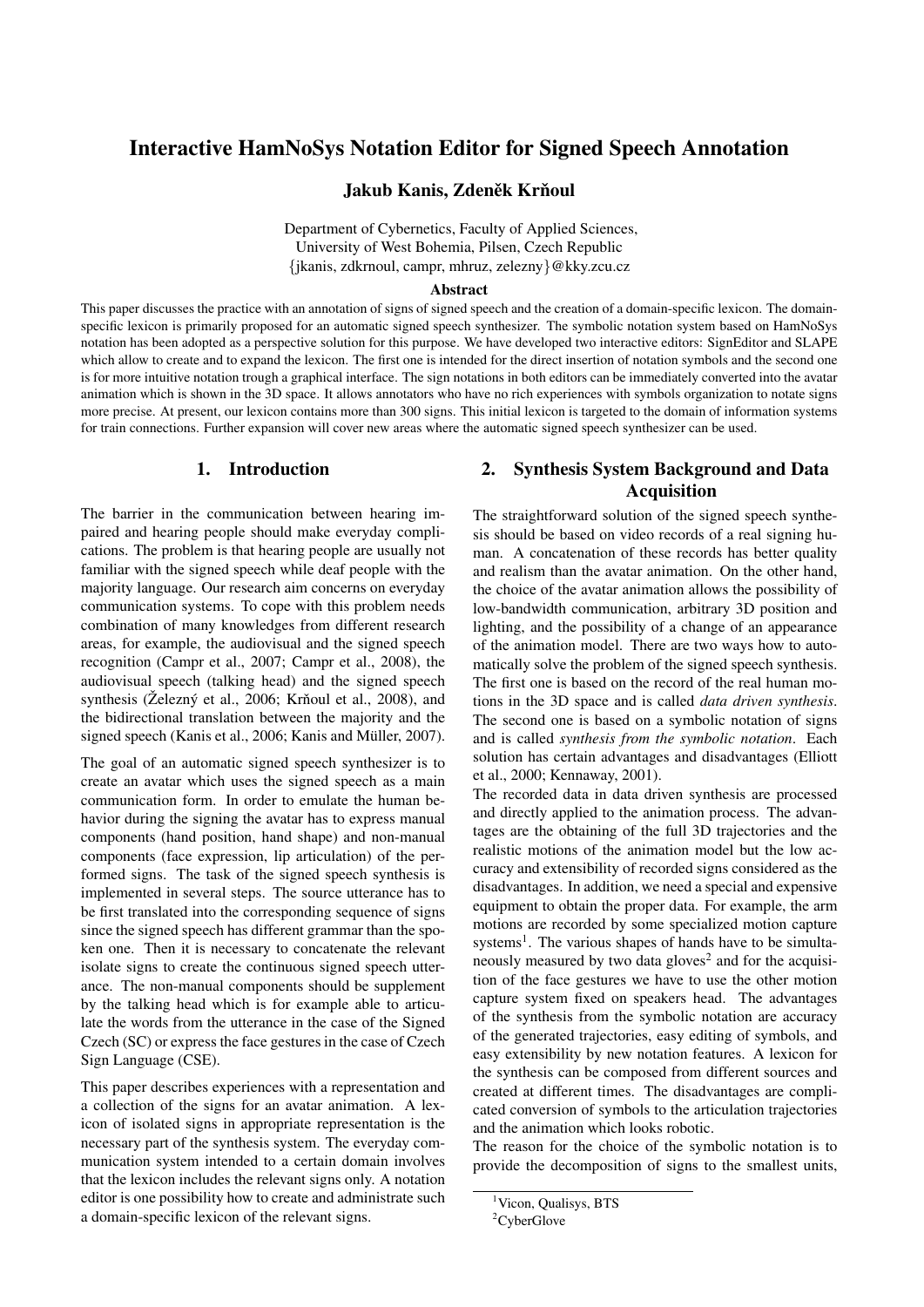

Figure 1: The screen shot of SignEditor. The notation example of sign "passenger train".

components of the sign. This decomposition is essential for another linguistic research of a sign language. We have to mention that there is no universal sign language and the sign languages are not derived from spoken ones. For example, CSE has the specific morphology, phonetics and grammar. The basic item of CSE is the sign as in other sign languages. The sign mostly matches one word or concept in spoken language but this do not hold true in any case. The main difference between spoken Czech and CSE is that the CSE is visual-spatial language. It means that CSE is not perceived by ears but eyes, is based on shapes and motions in space. For example, the hand shapes are combined with the finger orientations in particular relationships between the dominant and the non dominant hand. In the case of the 3D trajectories acquired by the motion capture system this decomposition of sign can not be easily made. The question is how to transform these trajectories and representation for the "same" sign which is signed in different place of the sign space.

Hence, we have designed the rule based synthesizer  $(Kr\text{ n}$ oul et al., 2008) which uses the lexicon based on the symbolic notation. Two sign editors for administration of the lexicon are presented (Section 3.). The first editor is intended for the direct insertion of notation symbols and the second one is for more intuitive notation trough a graphical interface. Both editors share a feedback given by the avatar animation as support for the created or edited signs.

#### 3. Notation System and Editors

We consider the following assumption for the notation system. Each sign is composed from two components: the manual and non-manual. The non-manual component expresses the gesture of face, the motion and position of head and other parts of upper body. The manual component is expressed by shapes, motions and positions of hands. The signs are realized in a sign space. The sign space is approximately specified by the top of head, elbows sideways raise, and horizontal line below stomach.

We can found several notations for a general purpose and also for gestures of various sign languages (Stokoe et al., 1976; Liddell and Johnson, 1989; Macurová, 1996; Rosenberg, 1995). The majority of notations comes from the linguistic research of various sign languages where they substitute the written form. We have made the analysis of these notations with primal interest in the manual component and with the respect to the notation ambiguity for an automatic computer processing. The Hamburg notation system (Ham-NoSys) (Hanke and Schmaling, 1989) was chosen. Ham-NoSys version 3.0 was preferred for a low degree of ambiguity, good meaning of symbols, description of arm movements and hand shapes. However, we consider that a converter from one notation system to other should be developed in our future work.

#### 3.1. SignEditor

This editor is intended for a direct notation of the signs in HamNoSys symbols. The main component of the editor is a table of all defined HamNoSys symbols (it is just only a character map of the HamNoSys font<sup>3</sup>). The symbols are divided into color groups which associate the symbols with a similar function. For example, the symbols for hand shapes are blue, the symbols for location are green, etc. The user can choose the particular symbols by double clicking on the picture of the symbol in the table. The selected symbols are directly entered into the edit line below the symbol table (the standard edit commands can be used in this line). The created sign can be named, saved, and processed to get its spatial form (the feedback avatar animation). The editor allows browsing the created lexicon and searching for the particular signs too. In Figure 1 is the screen shot of the SignEditor. There is the feedback animation on the left, the symbol table in the center, and the browsing window on the right.

<sup>3</sup>Available at http://www.sign-lang.uni-hamburg.de/Software /HamNoSys/HamNo33.zip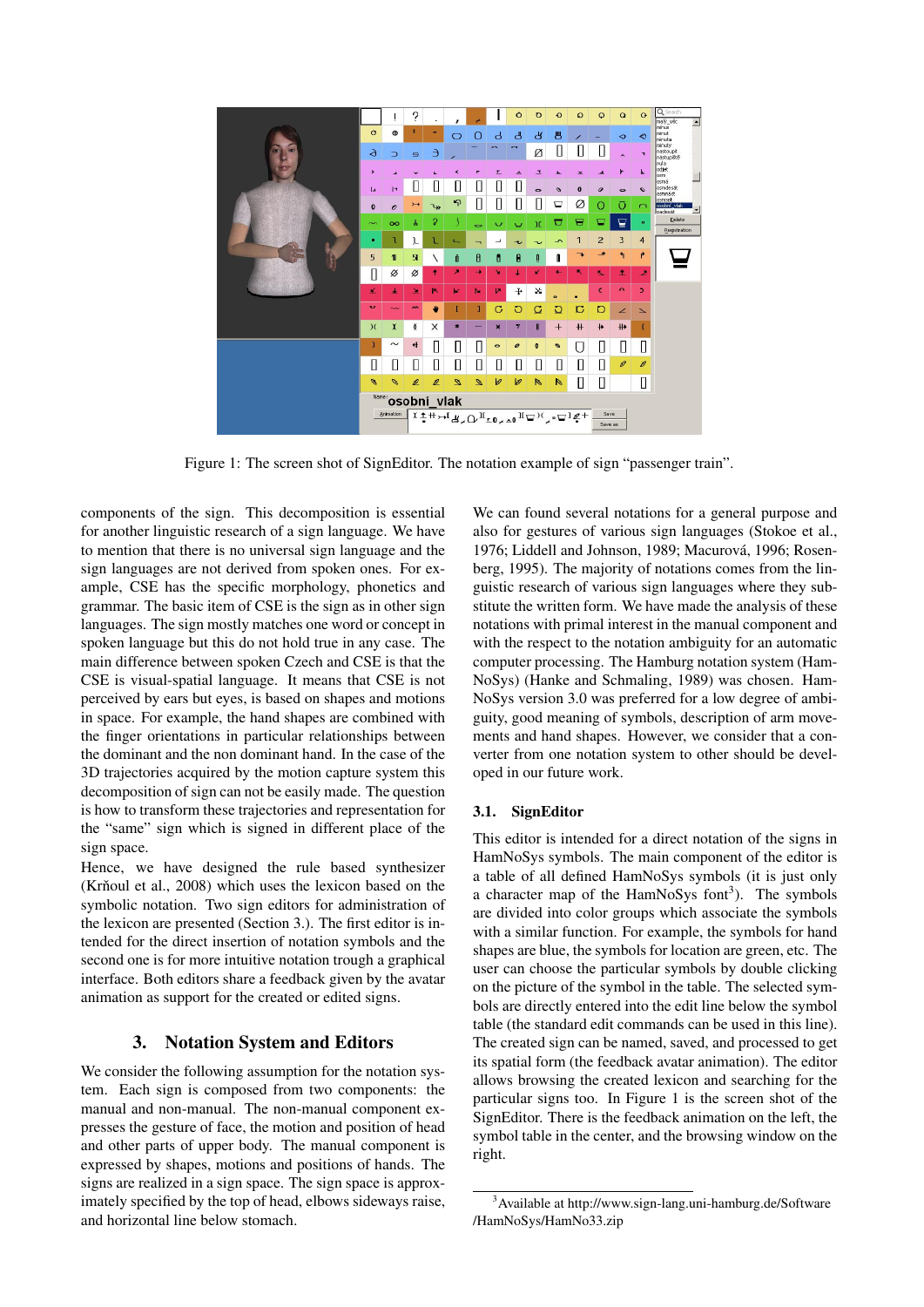

Figure 2: The screen shot of SLAPE editor. The notation example of sign "passenger train".

#### 3.2. SLAPE

The direct notation requires the full familiarity with the given notation system. Therefore we have developed the editor SLAPE (Sign Language Portable Editor) to make the notation available for all users (including hearing impaired). The main role of SLAPE is expansion of the sign lexicon just by the hearing impaired users. SLAPE enables to notate new signs in a simple graphic way and edit already saved signs. The notation process requires only fundamental familiarization with the symbolic notation. The sign notation consists from the selection of relevant graphical icons. These icons represent the particular sign components. The selection is repeated until the whole sign is not completed. All selections are converted to the representation in the predefined notation system. Primarily, we have implemented the conversion to the HamNoSys.

The principle of the notation by SLAPE editor is based on the items which are arrange to an arbitrary length sequence. Each item consists of two panels for the dominant and non dominant hand. Users can use one or both panels to select icons for particular hand shape, orientation, location, movement or select icons for a hand symmetry. The items are successively filled according to passage of notated sign. The connection determines the time relationship of the neighboring items. By clicking on connection, user can determine which items will be performed sequential or simultaneous. The items can share additional properties, for example the repetition or movement modalities. The screen shot of editor is depicted in Figure 2.

The SLAPE is implemented as a client-server web application. The server is implemented in Java. It executes user's requires and provides a storing of the signs in the database. The Hibernate tool is used to implement the object relation mapping on the persistent layer for the communication with the database. The JBoss Seam framework is used as base structure to integrate Java Server Faces and Facelets tools. The client is implemented in the HTML and JavaScript code and runs in an arbitrary web browser. The Flash technique is applied for the design of notation forms and icons. The client provides good portability on various operation systems and platforms.

### 4. Feedback Animation

The usage of HamNoSys notation without any feedback makes the possibility of the structural mistakes. Therefore, our editors are supplemented with a feedback module to provide the correctness of the notation and immediately visualization of the created sign. The feedback module can be divide to a module for a rendering of the animation model and to a module for a forming of the animation trajectories (a trajectory generator).

#### 4.1. Rendering of Animation Model

Our animation algorithm employs a 3D geometric animation model of the avatar in compliance with the H-Anim standard<sup>4</sup>. The animation model covers 38 joints and body segments. Each segment is represented as textured triangular surface with the normal vector per vertex. The segments are connected by joints of an avatar skeleton. One joint per segment is sufficient for this purpose. A controlling of the skeleton is carried out thought the rotation of joints around three axises  $(x, y, z)$ . The rotations of the shoulder, elbow, and wrist joints are not directly controlled but they are completed from 3D positions of the wrist joints. The inverse

<sup>&</sup>lt;sup>4</sup> Available at www.h-anim.org.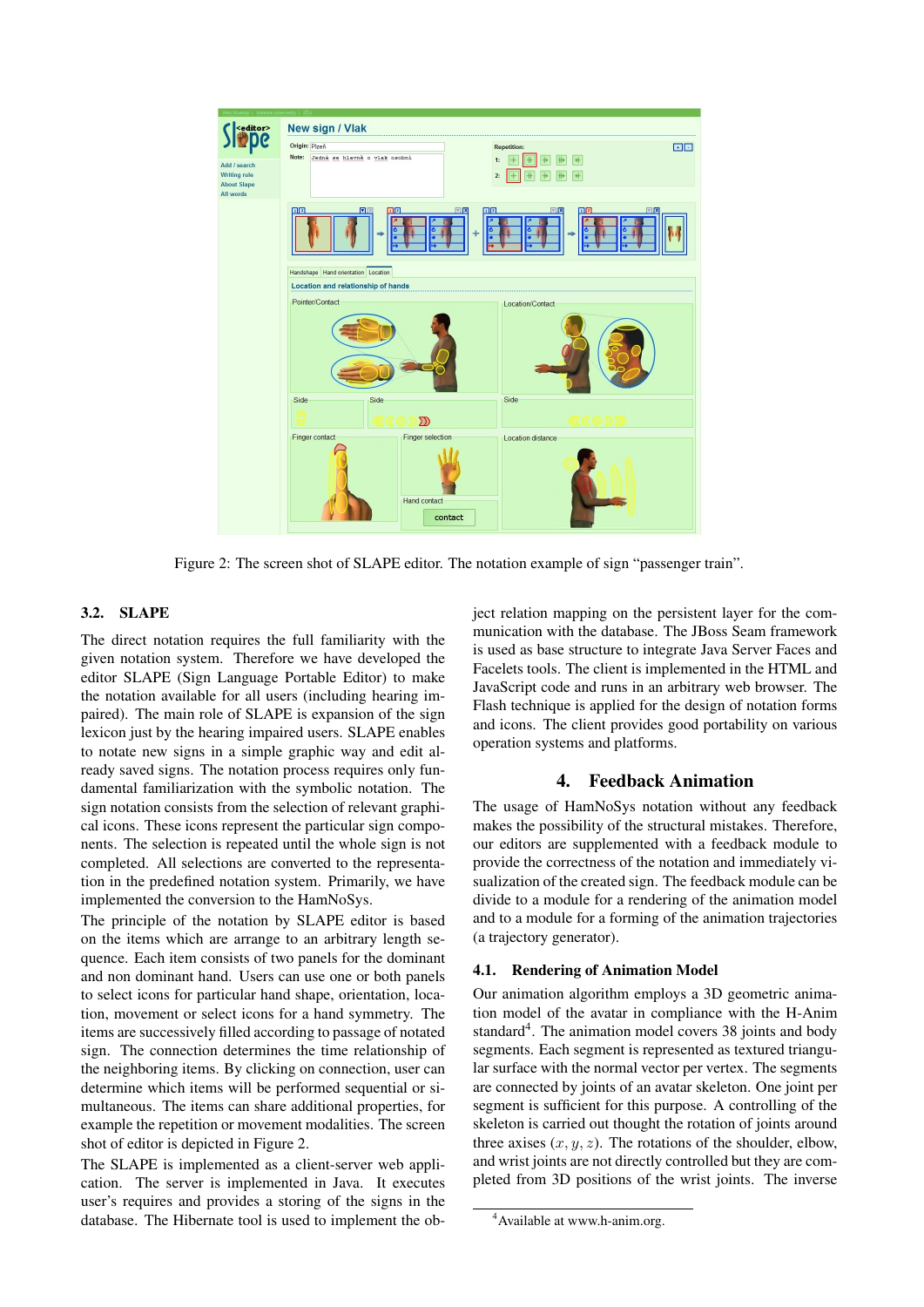

Figure 3: Left panel: The list of all items. Right panel: An example of the items stored in the definition file.

kinematics<sup>5</sup> is employed to perform the analytic computation in the real time.

The further control of the animation model is performed by a local deformation of the triangular surfaces. The local deformations are for the detail animation of an avatar pose. It is primarily used for the animation of the avatar's face and the tongue. The triangular surfaces are deformed according to the designed animation schema in our synthesis approach (Krňoul et al.,  $2008$ ). The deformation of the given triangular surface is defined by a transformation individually given for each vertex. These transformations are derived from influence zones defined on the triangular surface by spline functions which are constructed from several 3D points. The rendering of the animation model is implemented in C++ and OpenGL language. The animation model is shown in Figure 1 on the left.

#### 4.2. Trajectory Generator

The HamNoSys is detailed enough. However, it is difficult to define some rules and actions for all symbol combinations to cover the entire notation variability. We made a few restrictions in order to preserve maximum degree of freedom. In this assumption, the annotation of the sign have a good meaning for the user familiar with HamNoSys as well as signs are obvious enough for the transformation to the avatar animation.

The trajectory generator automatically carries out the syntactic analysis of the symbolic string on the input and creates a tree structure. For structurally correct symbolic string, we have one parse tree where each no leaf node is determined by one parsing rule. Each node of the tree is described by two key frames to distinguish the dominant and non dominant hand. The structure of the key frame is composed from a set of items specially designed for this purpose (Figure 3 on the left). These items are filled in each leaf node from the symbol descriptors stored in the definition file (Figure 3 on the right). Currently, the definition file covers 138 HamNoSys symbols. The generator uses 374 parse rules to perform syntactic analysis of the input string. In addition, the 39 rule actions were added in manner that one rule action is connected with each parse rule. The number of used symbols, parse rules, and actions is in Figure 4.

| <b>Block</b>                   | <b>HamNoSys Symbols</b> |            | Parser |          |
|--------------------------------|-------------------------|------------|--------|----------|
|                                | #Base                   | #Auxiliary | #Rules | #Actions |
| Symmetry                       |                         |            | 8      |          |
| Handshape                      | 12                      | 11         | 35     | 6        |
| Finger and palm<br>orientation | 26                      | 3          | 34     | 5        |
| Location                       | 30                      | 17         | 85     | 14       |
| Action                         | 40                      | 42         | 204    | 15       |
| Link of blocks                 |                         |            | 8      |          |

Figure 4: The statistic of symbols, rules, and actions used by the HamNoSys parser.

The processing of the parse tree is carried out by several tree walks whilst the size of the tree is reduced. The initial tree walks put together the items of the key frames according to the type of the rule actions. The reduced tree is processed by the next tree walks to transform the key frames to the trajectories accordance with the timing of the particular nodes. Finally, we obtain the final trajectories for both hands in the root node of the tree. The final step is transforming the trajectories into the avatar animation.

The acceptance of signs defined as a string of HamNoSys symbols by the parser causes some limitations. The order of the HamNoSys general notation structure defined as block sequence of a symmetry operator, starting point configuration, and actions is completely preserved. For the block of the starting point configuration, the hand shape and a finger orientation is without any restriction as well as the block of symmetry operators in all eight variants. The variants of hand location for separate pose of dominant or non dominant hand agree to HamNoSys body location symbols table. The only limitation is in the notation of two handed locations. The location symbols for finger, hand and arm are involved in relation to two handed location where the notation of the precise contact is extended. We have implemented two precise variants of the relationship of the dominant hand:

- Relationship between the dominant hand and body: We have to select one symbol to determine pointer location of the dominant hand, further symbol to determine the target body location and finally symbols to define the type of notated relationship.
- Relationship between the dominant hand and non dominant hand: We have to select one symbol to determine pointer location of the dominant hand, one symbol to determine the dominant hand target location, further the symbol for the type of the relationship and finally the symbol for the hand location.

The example of annotation is showed in Figure 5. In contrast to HamNoSys definition, the type of the relationship should be one of the list: behind the body, in contact with body, near to the body or the farthest distance.

Such relationship of hands can be used for arbitrary hand segment and location in correspondence with the notation obvious for synthesis process. The block of starting point configuration is followed by block of actions or as well block of movements. The HamNoSys definition of movements on absolute and relative is preserved too. The rela-

<sup>5</sup>Available at cg.cis.upenn.edu/hms/software/ikan/ikan.html.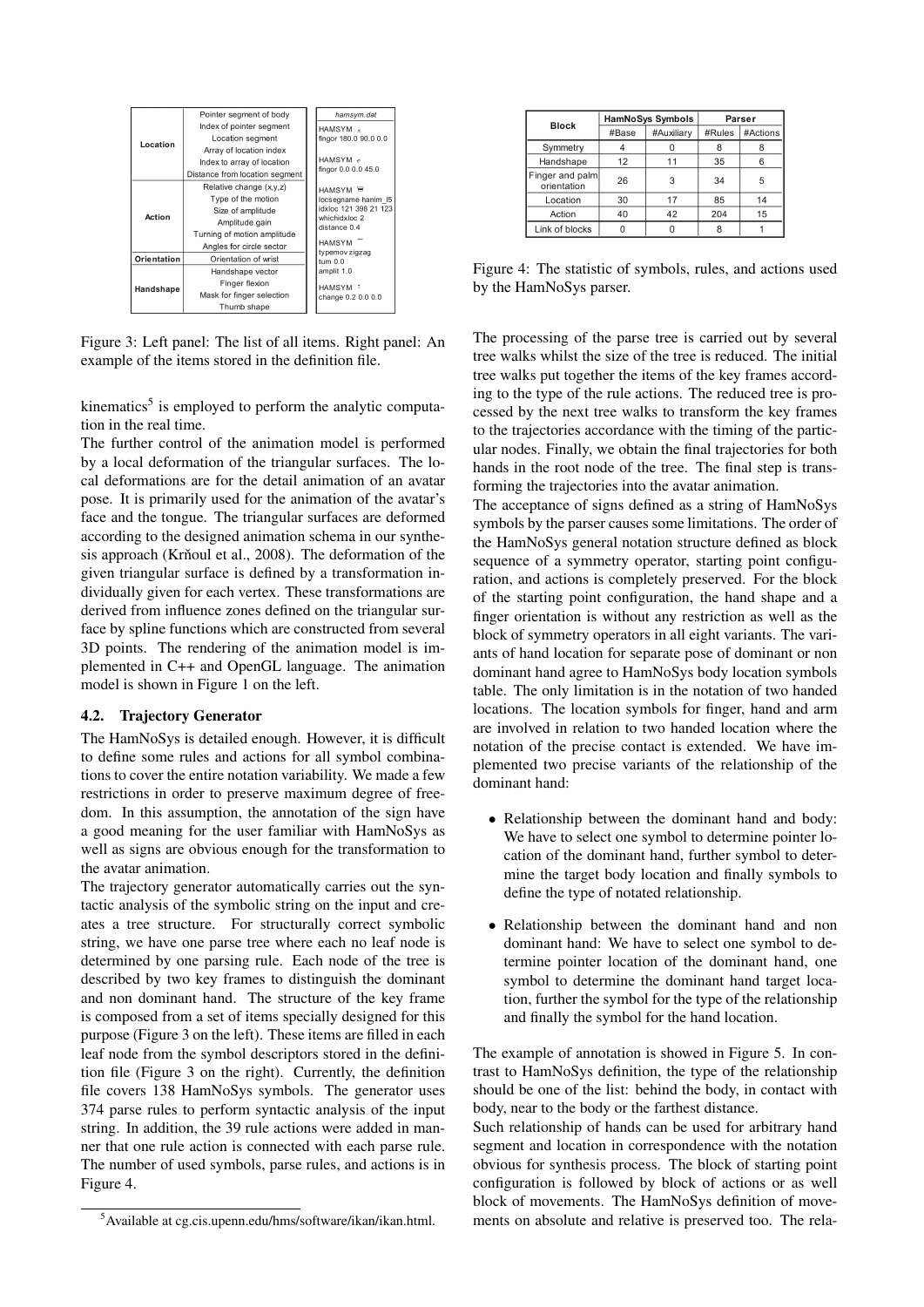

 $\lambda_{\text{r}}$ <sup>[A-2</sup>,  $\cup$ <sup>DC</sup>]  $L_{\mathbf{d}_{\times}\mathbf{d}}\mathbf{H}_{\mathbf{r},\mathbf{0}_{\times}\mathbf{2}\sigma}\mathbf{H}_{\mathbf{\theta}\circ\mathbf{2}_{\times}\mathbf{e}\mathbf{B}}\mathbf{2}\mathbf{1}\chi_{\mathbf{H}}(L_{\mathbf{r},\mathbf{r}})$ 

Figure 5: The variants of the dominant hand relationship. On the left is close relationship between index finger and chin, on the right is precise contact of index fingers.

tive movements are notated as base movement with modification to determine the path of wrist, for example small straight movement followed circular fast movement with the decreasing diameter. The local movement, as "fingerplay" or wrist movement, are considered as relative movements and are fully implemented.

However, the difference is in the relative movement describing a replacement of hand shape and orientation. It is put together with the notation of an absolute movement thus that the notation of replacement of hand shape and orientation is preserved and is extended about possibility notation of location symbols. Such the notation variant shares same notation structure as starting point configuration and can be used for arbitrary absolute movement. The example of these notation variants is depicted in Figure 5 on the right.

The separated notation of two-handed movements is implemented according to HamNoSys manual but with one limitation. Two-handed movements and the symmetry symbols exclude each other. The order of notated movements is implicitly sequential. The notation of simultaneously performed movements is implemented in the original meaning but the notation of the symbol sequence for a fusion of movements is not supported.

### 5. Lexicon Creation

We have created the domain-specific lexicon for our synthesis system from railway station domain. The signs which need to be notate were collected by the inspection of the Czech to Signed Czech (CSC) parallel corpus (Kanis et al., 2006) and translations of train announcements. The CSC corpus contains 1109 dialogs from the telephone communication between a customer and an operator in a train timetable information center.

Further, we discuss the actual experience with the lexicon creation process. We have began the trial annotation process with six annotators to test the convenience of the SignEditor and the feedback animation. We have divided the annotation process to two steps. In the first step, four annotators who are not familiar with CSE were employed to insert the signs in the direct editor. The annotators use the video dictionaries of CSE (Potměšil, 2004; Potměšil, 2005; Langer et al., 2004; Gura and Ptáček, 1997) as a source for

| Function               | Symbol     | Signs [%] |
|------------------------|------------|-----------|
| Handshape              |            | 30        |
| Finger direction       | 드          | 31        |
| Palm orientation       | $\Omega$   | 50        |
| <b>Target location</b> |            | 58        |
| Pointer location       |            | 20        |
| Direct movement        | $\uparrow$ | 15        |
| Circular movement      | B          |           |

Figure 6: The overview of the most frequent symbols for the particular operations.

the sign notation. In the second step, two remaining annotators (inspectors, familiar with CSE) were employed to correct the entered signs. The inspector use the SignEditor to replay signs and put comments about the correctness of the rendered animations.

The feedback animation forces the annotators to use the structural correct sequence of symbols. It ensures that the signs in lexicon are still in correct form while the annotation process runs. At the begging of annotation work, the annotators were not familiar with the HamNoSys notation which leads them to create needlessly complicated sequences of symbols. For example, they have not used the symbols for symmetry or a symbol sequence for the precise contacts and they were not able to annotate some seemingly easy signs. After antiquation of these initial troubles, the average annotation speed with the SignEditor was approximately two signs per hour.

The lexicon currently contains approximately 330 signs. By the inspection of the lexicon, we can observe that all signs include some variant of the starting point configuration. The most frequent symbols for each block of the notation are summarized in Figure 6. It is interesting that the most frequent symbols in the starting point configuration are the hand shape symbol described open hand and the location symbol for thorax. The most frequent sequences of symbols in the movement block are these for the relative change of hand shape and the finger orientation or absolute displacement of the wrist position. More than 55% of all signs in the lexicon contain these sequences. The majority of this sequences is anotated in combination with another simultaneously performed movements<sup>6</sup>. The 54% of all signs are notated with the symbols for straight movements which form the path of writs. The symbols of circular movemnets were chosen for 7% of all signs only. The symbols for the movement repetation are aproximatelly used for 30% of all signs.

The annotators have had problems with notation of very small movements. The modification symbols for small, normal and large movements seems not to be sufficient. Furthermore, they have had also problems with location symbol for thorax. It seems that the current annotation vari-

<sup>&</sup>lt;sup>6</sup>In the new concept of HamNoSys 4.0 version is posible to anotate this compound movement with notation of the wave symbol under the symbol for the finger direction or the palm orientation. This can be simplification for anotators but it does not give full substitute for mentioned compound movement.